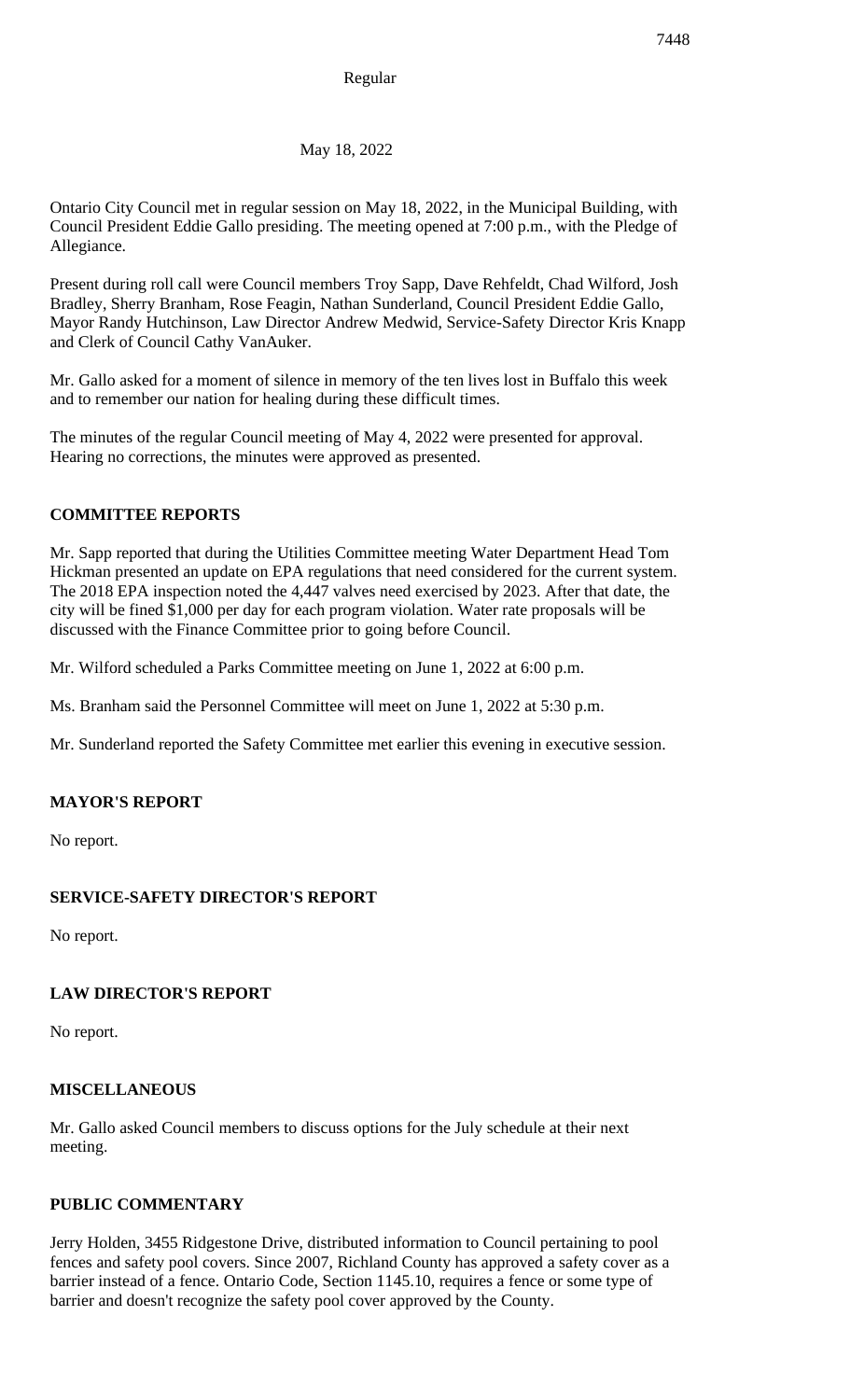## Regular

May 18, 2022

- Mayor Hutchinson said Code was changed in 2020 based on the safety aspect. Requiring fences around in-ground swimming pools was discussed during the last Planning Commission meeting and the Commission agreed to keep the current code.
- Mr. Holden said the cover is safer than a fence because the cover is locked and the pool can't be accessed without the appropriate key.
- A TNT Pools representative explained how the key and lock are used to cover a pool.
- Mr. Holden would like Council to review the material, make adjustments to the code, and match the County code.
- Law Director Medwid said he prefers keeping the fence requirement because pool owners may leave their unattended pool uncovered, making it accessible to small children.

Marc Vanerio, 1883 Walker Lake Road, said Zoning Code 1143.03 G, states mini-warehouses shall only be permitted in the General Industrial and Industrial Park Districts. The Menards property is overpriced for any permitted businesses listed in 1137.04 B to afford. The drop in the land is gradual, not steep as Menards indicated. The units would be in plain sight from 11' to 17' high. Mini-warehouses should not be mixed with residential. Voting no will force Menards to adjust their asking price to attract permitted businesses and force them to rethink their options for the land.

Mike Stallings, 1915 Walker Lake Road, said looking from his back porch, Menards would have to dig down 8'-10' to hide the buildings. He is against the mini-warehouses.

Tyler Edwards, Real Estate Representative for Menard Inc., 5101 Menard Drive, Eau Claire, WI said, 20 trees were added to the site plan along the drive and property line for the neighbors to the west. This was done based on a comment made by the neighbor. Menards has reacted to almost every comment they've heard and made changes to accommodate those comments. They have met and exceeded every ordinance requirement of this zoning district in attempts to make it work within the neighborhood. Something will be developed there someday. These buildings are smaller, quieter, have less light, less traffic, less people than anything else that could go there. This has been an opportunity for the neighbors to work with Menards on creating something that works for them.

When Law Director Medwid asked if Menards has been approached by anyone interested in purchasing the property if the land is rezoned Business, Mr. Edwards responded, they could put a condition on the property, this is their only intent, they would never be deceitful.

Mr. Stallings returned to the podium to say, the Menards website shows the exterior of warehouses at other sites that are patched, faded, the concrete is cracked, and they will decrease their property value.

• Mr. Edwards responded, they are old buildings. This building will be constructed with the same steal put on roofs, a 40-year treated steal.

## **CONSIDERATION OF ORDINANCES AND RESOLUTIONS**

#### ORDINANCE NO. 22-27

(THIRD READING) AN ORDINANCE REZONING PARCEL # 038-60-152-12-006 ON WALKER LAKE ROAD FROM OS-OFFICE SERVICE DISTRICT TO B - BUSINESS DISTRICT, AND DECLARING AN EMERGENCY.

Mr. Sunderland read Ordinance No. 22-27 for the third time, by title only. Mr. Sunderland moved to call for a vote on Ordinance No. 22-27. Five members cast their votes Aye, two Nays by Ms. Feagin and Mr. Sunderland, and Ordinance No. 22-27 passed.